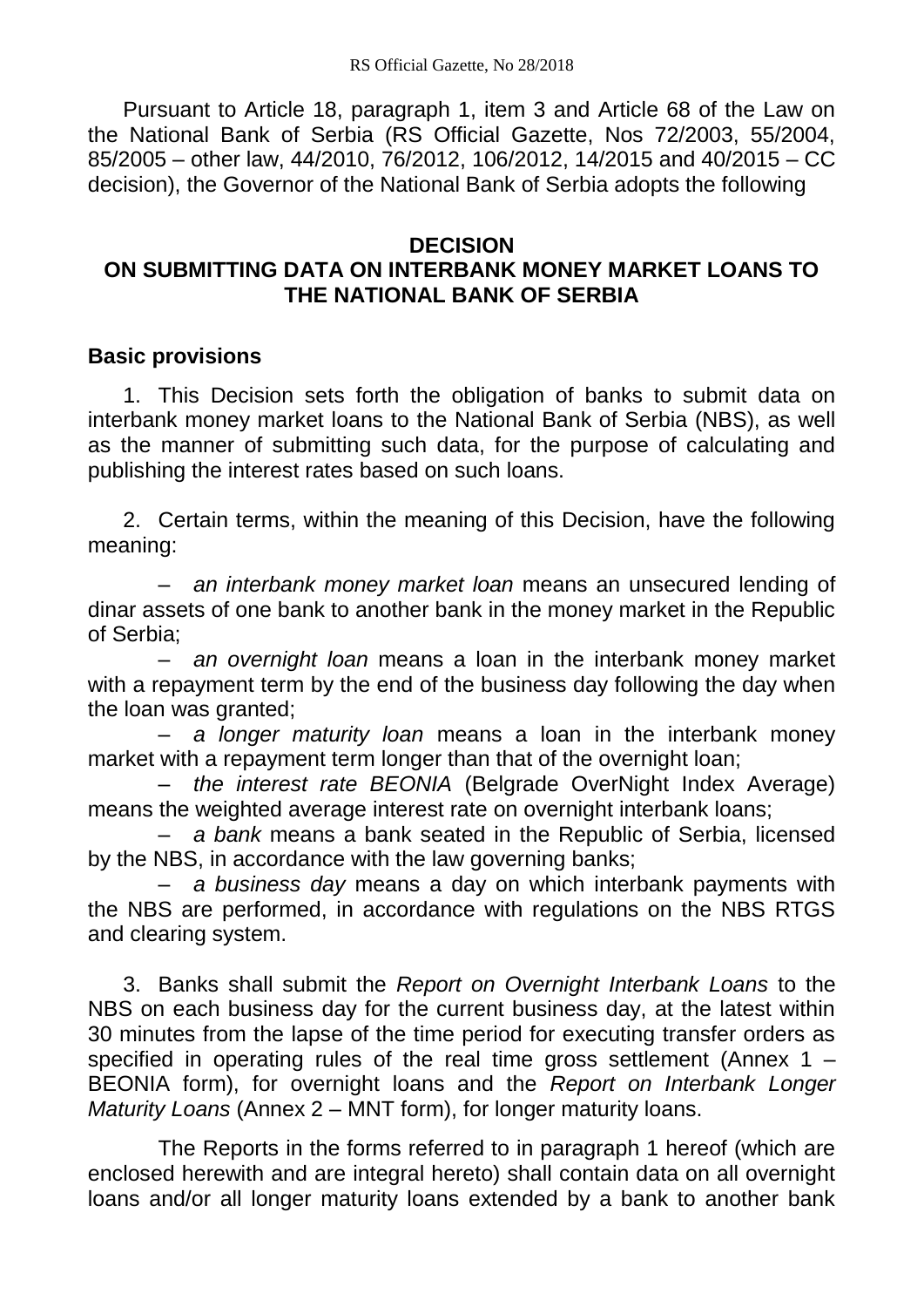and taken by a bank from another bank, including the business name of the borrowing and/or lending bank, loan amount and the interest rate on the loan. For the longer maturity loans, it shall also include the date of settlement and the maturity date.

4. The minimum loan amount in the interbank money market for which banks are required to submit the data referred to in Section 3 hereof is one million dinars.

5. In the Reports referred to in Section 3 hereof, banks are required to specify the interest rate level per annum, in percentage terms, with two decimal places.

If banks agree to calculate the interest rate on the overnight loan and/or longer maturity loan by applying the simple interest rate calculation, taking into account the actual number of days in the maintenance period and a 360-day year (actual/360 days), and the interest rate is agreed at the annual level, they shall submit data on the agreed interest rate. If banks agree on another method of interest rate calculation or on monthly interest rate, they shall calculate and disclose the interest rate applied in such calculation as the interest rate that would have been obtained by simple interest calculation, so that interest amounts obtained by applying one or the other rate, depending on the selected calculation method, are equivalent.

6. Banks shall submit the data referred to in Section 3 hereof to the NBS electronically, in a format and manner prescribed by the special guidelines on electronic submission of data to the NBS.

7. If a bank fails to submit the data referred to in Section 3 hereof or fails to submit correct data, the NBS shall take measures against such bank in accordance with law and regulations of the NBS.

# **Processing and publishing of data on interbank money market loans**

# *Calculating and publishing of the BEONIA interest rate*

8. Based on the data from the *Report on Overnight Interbank Loans*, the NBS shall calculate the BEONIA interest rate as the weighted average of interest rates on overnight interbank loans, expressed with two decimal places.

9. The NBS shall publish data on the level of the BEONIA interest rate on its website, on each business day, at the latest within 45 minutes from the lapse of the deadline referred to in Section 3, paragraph 1 hereof. It can also publish such data on Reuters and Bloomberg e-services.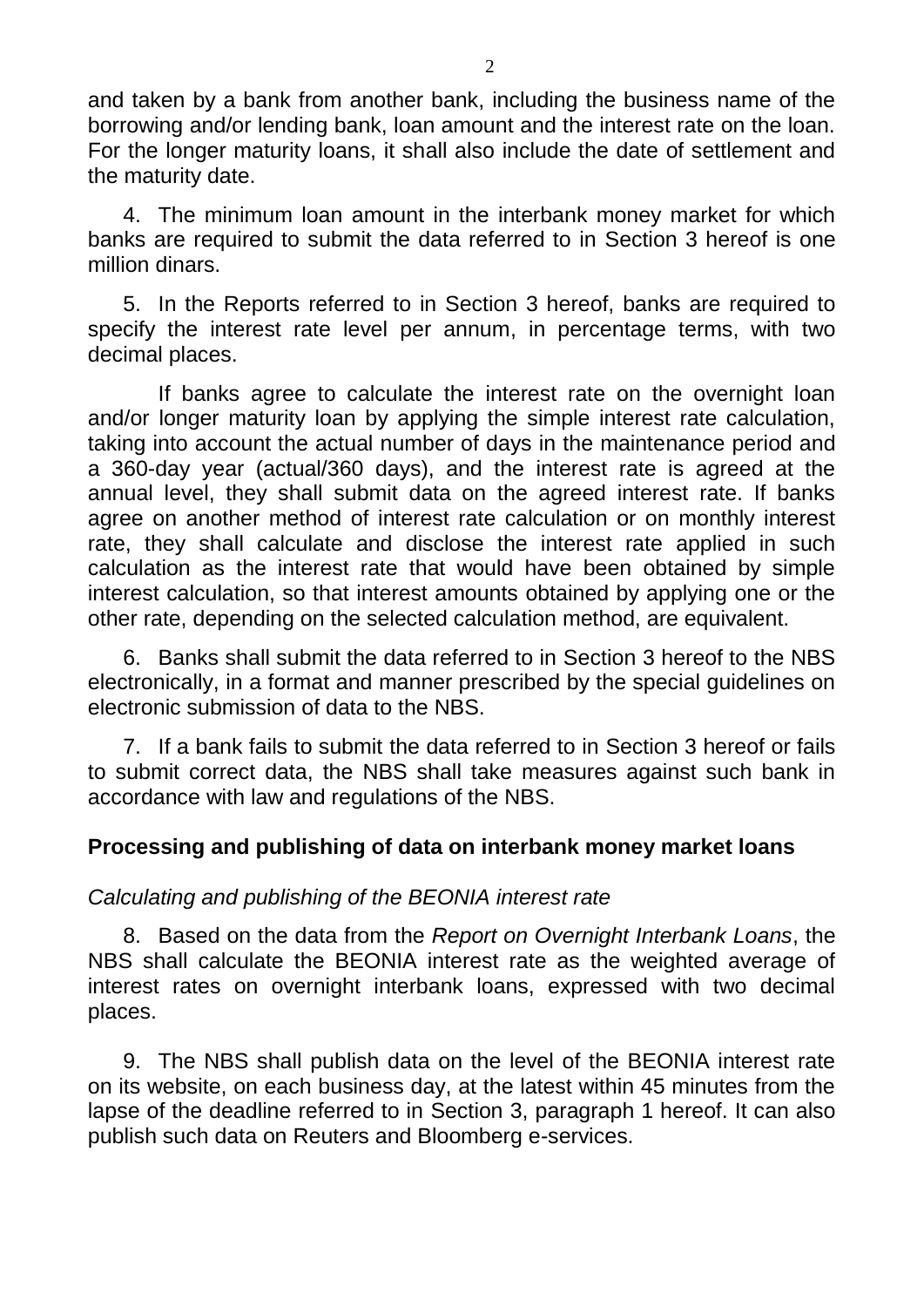10. If on a particular business day for which the *Report on Overnight Interbank Loans* is submitted there are no overnight interbank loans, the NBS shall publish data on the level of the BEONIA interest rate for the last business day when such loans were extended.

If in the uninterrupted period of six and more business days there are no overnight interbank loans, the NBS shall, starting from the sixth business day, publish data on the level of the BEONIA interest rate, calculated based on quotations of at least seven banks, obtained on NBS's request.

The quotations referred to in paragraph 2 hereof are data on interest rates at which banks are willing to take and/or grant overnight loans.

The NBS shall send to banks the quotation request referred to in paragraph 2 hereof each business day between 3 and 4 pm.

In the event referred to in paragraph 2 hereof, the BEONIA interest rate shall be calculated as the arithmetic mean (MID) of the average interest rate at which banks are willing to take overnight loans (BID) and the average interest rate at which banks are willing to grant overnight loans (ASK), and shall be expressed with two decimal places.

The average interest rate at which banks are willing to take overnight loans (BID) shall be calculated as the arithmetic mean of all quoted interest rates, after the exclusion of the lowest and the highest quoted rate.

The average interest rate at which banks are willing to grant overnight loans (ASK) shall be calculated as the arithmetic mean of all quoted interest rates, after the exclusion of the lowest and the highest quoted rate.

If in the uninterrupted period of six and more business days there are no overnight interbank loans and the NBS does not receive quotations of at least seven banks, the NBS shall publish data on the level of the BEONIA interest rate which are, in line with this Decision, published on the previous business day.

#### *Calculating and publishing of interest rate for longer maturity loans*

11. The NBS shall classify the submitted data from the *Report on Interbank Longer Maturity Loans* according to type of maturities given in Annex 3 (which is enclosed herewith and is integral hereto) and shall calculate interest rates for each of such maturities as the weighted average of interest rates on loans of such maturity between banks, which shall be expressed with two decimal places.

12. The NBS may publish aggregate data on the volume of longer maturity loans and the average interest rate on its website and/or Reuters